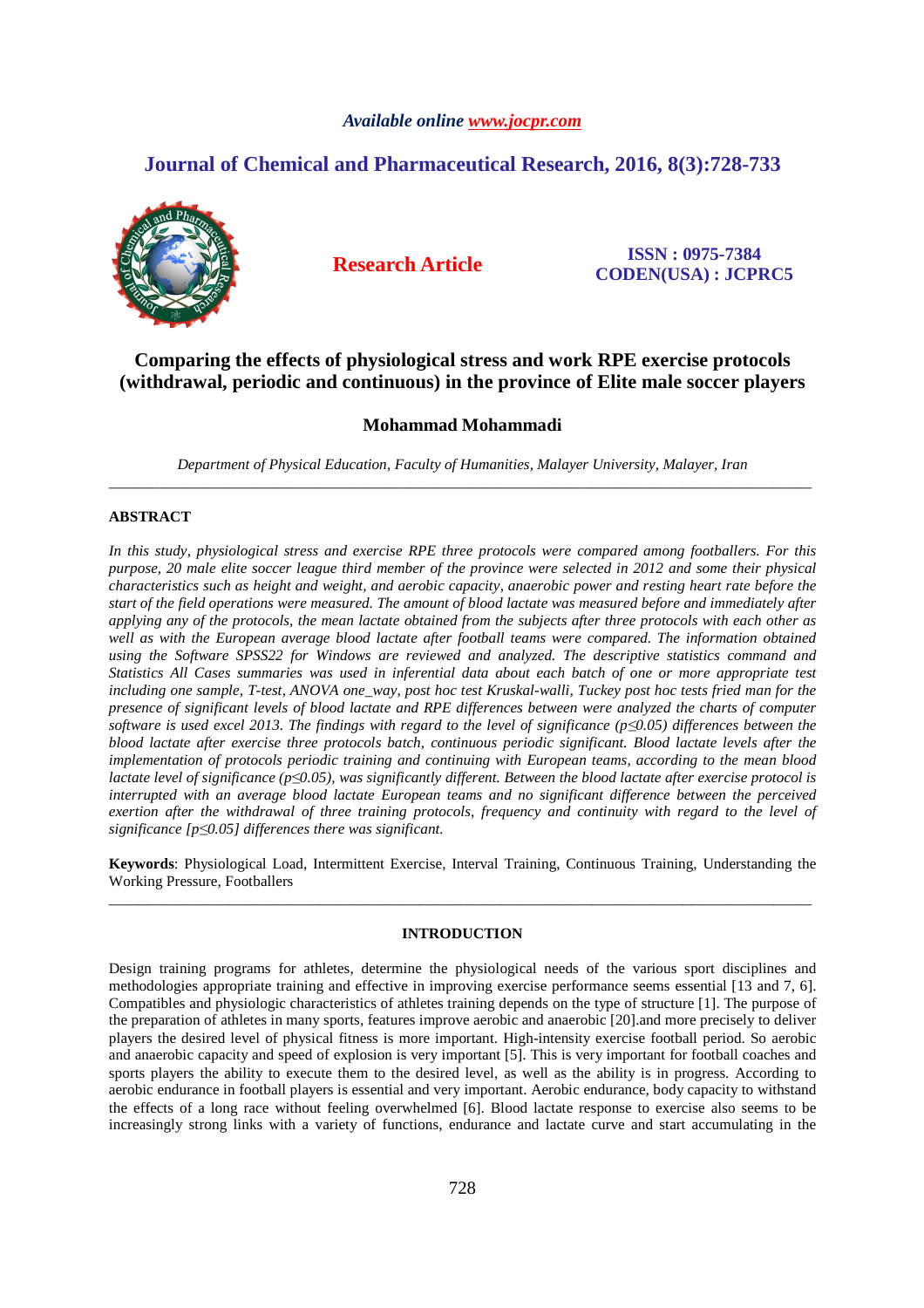blood, researchers compared the heart rate and respiration, heart rate and lactate as lactate curve to practice breathing patterns to evaluate the effectiveness of their physiological effects and analyzed the results to be used and the coaches and athletes [20]. Athletes need a strong base of aerobic exercise to keep moving temporary and longterm recovery burst when appropriate activities. Energy systematic proportional and specific exercises for athletes to withstand the impacts tandem with the ball during the competition helps maintain the coaches also should be important to achieve this high-intensity exercises to increase their ability [13]. There are different exercises, including temporary and intermittent exercises to strengthen and expand the fitness of footballers and increase athletic performance, but comparing lactate concentration and understanding the working pressure after exercise training between the various ways different effects show? What is the link between the accumulation of blood lactate understand the pressures of work between the different training methods are there? Which training method to a particular sport [in this study] physiological stress athletes is more suitable for different body?

\_\_\_\_\_\_\_\_\_\_\_\_\_\_\_\_\_\_\_\_\_\_\_\_\_\_\_\_\_\_\_\_\_\_\_\_\_\_\_\_\_\_\_\_\_\_\_\_\_\_\_\_\_\_\_\_\_\_\_\_\_\_\_\_\_\_\_\_\_\_\_\_\_\_\_\_\_\_

Coutt A. J. et al (2007) examined the relationship between blood lactate and RPE work in paid footballers. The study of 20 non-professional footballers who lived in the practice and pre-season match was used. The aim of this study was to investigate the relationship between heart rate, blood lactate practice with RPE works when performing aerobic exercises, especially football. The results showed that the combination of heart rate and blood lactate during football games a stronger relationship with the perceived pressure to measure blood lactate and heart rate measurement without understanding the working pressure. These findings suggest that the use of RPE enterprises (RFE) as a contributing factor used in determining the appropriate intensity during exercise [18]. Alper S. E. Hazir Thir in 2007 in his research showed that young footballers physiological reactions similar effect under more pressure playing in different positions [3]. Weston M.et al in 2004, as reported in their study that athletes who are active in sports and intense pulsed can be intense cross-training programs to be used in your weekly schedule and design [23]. Therefore, this study examined the effect of three different patterns of physical activity batch, continuous and intermittent changes and blood lactate accumulation and understand the working pressure in football players investigated. To answer to the main question that the pressure of work due to changes in lactate and understand the physiological stress of training methods more favorable to the main apparatus and protective body into a footballer? Can be used to select the most effective strategies suggested exercises in the training model used for football and earn better athletic performance.

### **EXPERIMENTAL SECTION**

In this quasi-experimental study, the researchers used the resulting changes in applying the independent variable dependent variable in the experimental groups compared with each other. A total study sample included 20 adult elite male soccer players who were playing in Division III Hamedan province that physical characteristics and physiological parameters in Table 1 are shown.

| Range | <b>Maximum</b> | <b>Minimum</b> | <b>Standard Error</b> | <b>Standard Deviation</b> | Mean   | <b>Statistics</b><br><b>Descriptive</b><br>Variable |
|-------|----------------|----------------|-----------------------|---------------------------|--------|-----------------------------------------------------|
| 4/00  | 24/00          | 22/00          | 0/47                  | 2/18                      | 23/50  | Age(Year)                                           |
| 37/00 | 197/00         | 162/00         | 4/59                  | 9/52                      | 179/50 | Height (cm)                                         |
| 29/20 | 85/42          | 60/45          | 4/12                  | 8/59                      | 75/25  | Weight(Kg)                                          |
| 15/00 | 67/20          | 55/00          | 2/26                  | 4/75                      | 55/27  | (ml/kg/min) Aerobic power                           |
| l/75  | 5/25           | 3/54           | 0/52                  | 0/62                      | 6/87   | (w/kg) Anaerobic power                              |
| 35/42 | 69/25          | 42/00          | 3/25                  | 7/15                      | 55/50  | (b/min) Resting heart rate                          |

**Table 1: Statistics physical characteristics and physiological sample** 

After preliminary studies, sampling, testing and identification of specific groups and to develop tools, collect research data, patient satisfaction health through physical fitness and qualifications to participate in the research questionnaire were evaluated, and the health confirmed their readiness to cooperate with the investigation. Within a week of training, participants were acquainted with the manner of implementation of the protocol, then the test sample 20-member group under the influence of a condition of the exercise protocols were tested. In order to do interval training protocols, cross-sectional and longitudinal of the subjects before and immediately after carrying out the relevant protocols were measured and recorded heart rate and blood lactate. Each participant will also standardized questionnaire to determine RPE works [18] also was completed by subjects and the subjects were asked their nutritional status and physical activity level during the 24 hours before each session to maintain normal field operations research and to refrain from taking drugs, then sample of 20 students in the experimental group were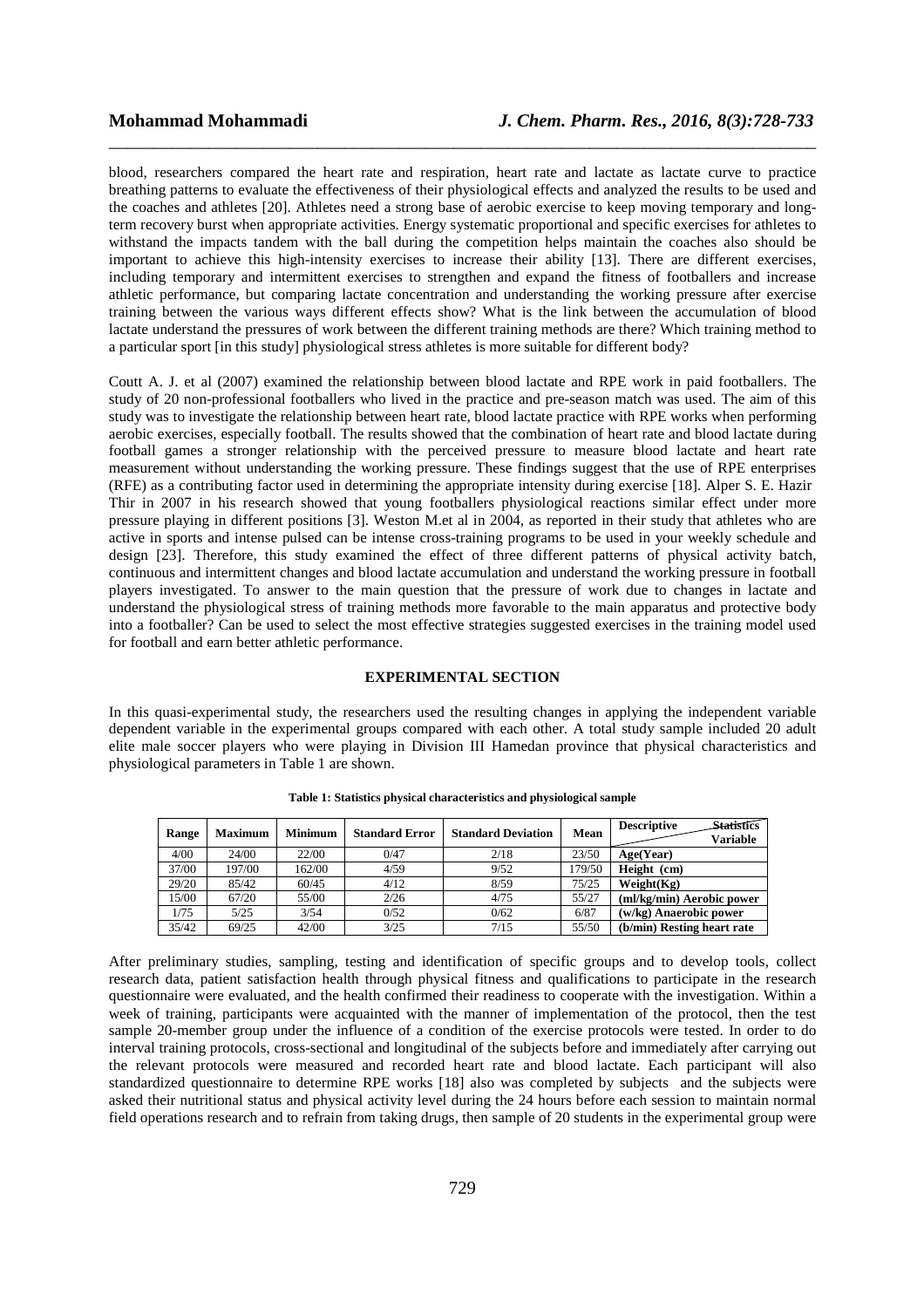affected by the experimental conditions were the following exercise protocols to do so before your workout protocols rate monitor devices connected to them was that during training activities to begin out.

\_\_\_\_\_\_\_\_\_\_\_\_\_\_\_\_\_\_\_\_\_\_\_\_\_\_\_\_\_\_\_\_\_\_\_\_\_\_\_\_\_\_\_\_\_\_\_\_\_\_\_\_\_\_\_\_\_\_\_\_\_\_\_\_\_\_\_\_\_\_\_\_\_\_\_\_\_\_

#### **Implementation of interval training protocols**

This protocol includes pre-designed and standardized track running distance of 280 m  $[140 \times 2]$  m the athlete had to make it by 80 to 85 percent of maximum heart rate and repeat until fatigue. The right time is recorded by the stopwatch for the distance traveled and the number of the period is recorded [17].

## **Implementing intermittent exercise protocol**

The exercise protocol included roundtrip 40-meter sprints  $[2 \times 20]$  meters that are designed to break 10 seconds each time traveling back and forth direction of 5 m done, run by the rhythm of the audio frequency is determined to be distributed to participants. The rhythm and intensity gradually increased running distance and must be passed in less time. Activities until the moment of fatigue and inability to keep participants will continue [14].

#### **Implementing Continuous exercise protocol**

This protocol includes the four main pattern common in football activities walking, running software, running with long strides and running with maximum speed during a football game between two ordinary time was 45 minutes. Since the implementation of each of these movements in various research footballers has been determined for various performance levels can be extracted and implemented. This exercise should be done at a distance of 4/380 yards. After 45 min, 150 min time to rest there, so that walking 2 minutes 42 seconds, 42 seconds smooth running, 24 seconds and 12 seconds faster-paced running high this time 5 minutes, which is a total of 9 times 45 minutes to arrive at the desired time. This pattern after 15 minutes, rest for 45 minutes we repeat [22]. Sub-standard pollution standard temperature 37  $\pm$  2  $\degree$  C and humidity of 30  $\pm$  6% and by the end of the study, field and laboratory data obtained both before and after the implementation phase of training protocols and analyzed by relevant statistical tests groups.

To check whether the normal distribution of the data that were collected before and after the training protocol test Kolmogorov-Smirnov test was used. In this test, the normal distribution was confirmed that resulted in quantitative data using parametric statistics about the relative scale and distance. Descriptive statistics in order to gain command and control Chart Statistics All were used. To test the hypotheses Parametric ANOVA One-way, One Sample T-test and post hoc Tuckey test data and test the relative scale and distance Kruskal-Wallis Test and Friedman's post hoc test for nominal and ordinal data scale was used. To analyze the data collected before and after the training protocols and comparison between the variables of interest and statistical tests to evaluate and test research hypotheses commands and computer software SPSS 16 for Windows was used. Because scale distribution of data and distributes it was normal amount of blood lactate, Parametric tests were used and because data on the perceived exertion ratings were the work of non-parametric statistics were used.

#### **RESULTS**

Descriptive and inferential statistics show that the amount of blood lactate immediately after physical activity in all three training protocols batch, and continuous periodic significant level ( $P \le 0.05$ ) there are considerable differences, so reject the null hypothesis and theory Alternate realized that the impact of these three protocols will be training on alternative energy systems. Information Table [4] shows that between the blood lactate immediately after the two protocols periodic training and continuing physical activity and blood lactate after the race teams in Europe at the significant level ( $P \le 0.05$ ) There is a considerable difference. But the blood lactate immediately after physical exertion and blood lactate during exercise protocol interrupted after the race teams in Europe at the significant level  $(P \le 0.05)$  There is no significant difference. Information Table [5] shows that the perceived pressure to undertaking physical activity in all three exercise protocol immediately after withdrawal, periodic and continuous significant level ( $P \le 0.05$ ) There are significant differences, the null hypothesis is rejected and the researcher's hypothesis of the different amount of pressure on the body of the three test subjects' exercise protocol instead. Tests are based on assumptions so that if the null hypothesis than the significance level ( $P \le 0.05$ ) was rejected the hypothesis of the researchers that there is a difference between the exercise protocol was replaced by an assumption of zero.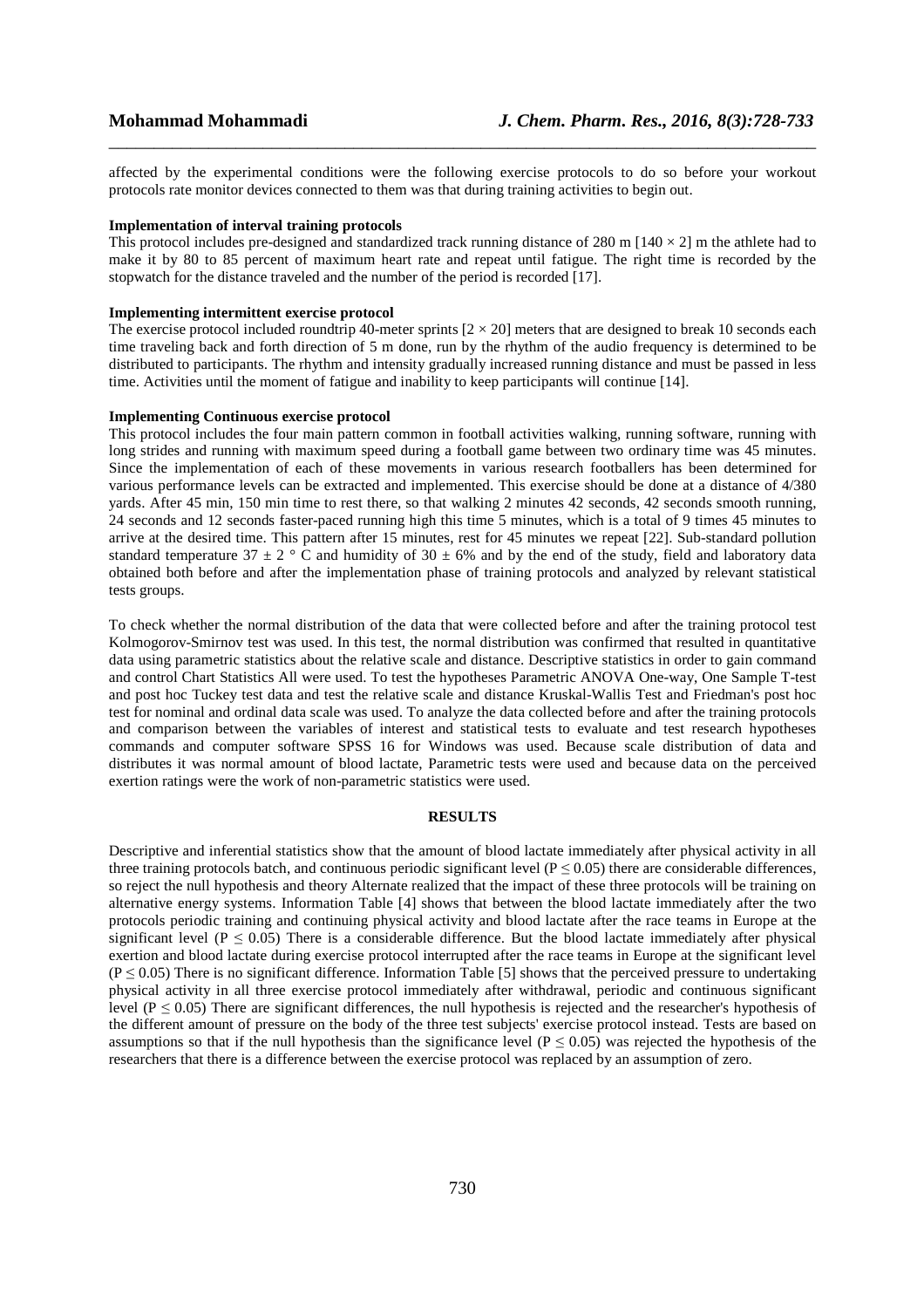#### **Table 2: blood lactate levels before and immediately after exercise training protocols withdrawal, periodic and continuous by lactometer meters per mmol/L measured**

\_\_\_\_\_\_\_\_\_\_\_\_\_\_\_\_\_\_\_\_\_\_\_\_\_\_\_\_\_\_\_\_\_\_\_\_\_\_\_\_\_\_\_\_\_\_\_\_\_\_\_\_\_\_\_\_\_\_\_\_\_\_\_\_\_\_\_\_\_\_\_\_\_\_\_\_\_\_

| <b>Descriptive Statistics</b><br><b>Training Protocols [Before And After Exercise]</b> |        | Mean   | <b>Standard Deviation</b> | <b>Standard Error</b> | <b>Minimum</b> | <b>Maximum</b> | Range |
|----------------------------------------------------------------------------------------|--------|--------|---------------------------|-----------------------|----------------|----------------|-------|
| <b>Intermittent</b>                                                                    | before | 1/25   | 0/72807                   | 0/22184               | 0/90           | 3/80           | 1/80  |
|                                                                                        | after  | 8/5500 | 0/72535                   | 0/2587                | 9/20           | 11/25          | 2/45  |
| continuous                                                                             | before | 1/8500 | 0/37545                   | 0/11676               | 1/35           | 3/35           | 1/27  |
|                                                                                        | after  | 5/9500 | 1/25651                   | 0/45614               | 3/25           | 6/65           | 3/75  |
|                                                                                        | before | 1/8000 | 0/34252                   | 0/19825               | 1/25           | 3/25           | 1/25  |
| continuous                                                                             | after  | 7/4500 | 0/84325                   | 0/36668               | 7/25           | 8/85           | 3/65  |

**Table 3: Comparison of blood lactate immediately after physical activity three intermittent exercise protocol, frequency and continuity by lactometer according mmol / L measured** 

| sum of squares, mean squares, degrees of                                                        | 95 % confidence<br>interval |                       | sig   | <b>Standard</b> | deviation  | <b>Inferential statistics</b>          |
|-------------------------------------------------------------------------------------------------|-----------------------------|-----------------------|-------|-----------------|------------|----------------------------------------|
| freedom, the value of F, significant                                                            | Lower<br>limit              | <b>Upper</b><br>limit |       | error           |            | <b>Comparing training</b><br>protocols |
| $SS_B = 84.165$                                                                                 | 3/0466                      | 6/0543                | 0/001 | 0/51514         | 4/1521     | interval                               |
| $SS_W = 24.156$                                                                                 | 0/6056                      | 2/6252                | 0/001 | 0/51514         | 1/6500     | continuous                             |
| $SS_t = 125.415$                                                                                | $-6/2563$                   | $-4/0520$             | 0/001 | 0/51514         | $-5/15100$ | Intermittent                           |
| $df_B = 5$                                                                                      | $-4/4554$                   | $-2/4526$             | 0/001 | 0/51514         | $-2/25000$ | continuous                             |
| $df_w = 29$                                                                                     | $-3/6252$                   | $-0/8542$             | 0/001 | 0/42520         | $-2/62000$ | Intermittent                           |
| $df = 28$<br>$ms_B = 44.562$<br>$ms_w = 0.856$<br>$F = 52.63$<br>$\mathrm{Si}\mathrm{g}$ =0.001 | 2/4257                      | 4/5236                | 0/001 | 0/42520         | 2/55700    | interval                               |

#### **Table 4: Statistical information related to the blood lactate immediately after the implementation of training protocols withdrawal, periodic and continuous and European teams with Lactometer and in terms of average blood lactate mmol / L measure**

| Descriptive statistics<br>Training protocols | mean   | standard deviation | standard error | minimum | maximum | range |
|----------------------------------------------|--------|--------------------|----------------|---------|---------|-------|
| Intermittent                                 | 8/9400 | 0/69474            | 0/21970        | 8/10    | 10/40   | 2/30  |
| interval                                     | 4/8900 | 1/12591            | 0/35604        | 3/00    | 6/50    | 3/50  |
| continuous                                   | 7/3300 | 0/84334            | 0/26669        | 6/30    | 8/90    | 2/60  |
| European teams                               | 8/6100 | 1/72334            | 0/54497        | 6/70    | 11/40   | 4/70  |

**Table 5: Understanding the working pressure measured immediately after the implementation of intermittent exercise protocols, frequency and continuity in terms of scale by RPE Scale 20-6** 

| range | maximum | minimum | standard error | standard deviation | mean    | Descriptive statistics<br>Training protocols |
|-------|---------|---------|----------------|--------------------|---------|----------------------------------------------|
| 5/00  | 17/00   | 12/00   | 0/38540        | 2/25608            | 15/2550 | <b>Intermittent</b>                          |
| 5/00  | 14/00   | 10/00   | 0/35841        | 3/33512            | 13/5520 | interval                                     |
| 4/00  | 14/00   | 12/00   | 0/35564        | 0/95672            | 14/2965 | continuous                                   |

**Table 6: Comparison of perceived exertion to measure exercise after running a batch protocols, frequency and continuity in terms of scale by RPE Scale and 20-6** 

| Sig.  | Degrees of freedom | <b>Chi-Square</b> | Avg. Ranking | <b>Descriptive statistics</b><br><b>Training protocols</b> |
|-------|--------------------|-------------------|--------------|------------------------------------------------------------|
| 0/001 | 19                 | 14/315            | 22/45        | Intermittent                                               |
|       |                    |                   | 8/55         | interval                                                   |
|       |                    |                   | 14/95        | continuous                                                 |

#### **DISCUSSION AND CONCLUSION**

By analyzing the blood lactate immediately after exercise training protocols batch, and continuous periodic found that the accumulation of lactate after exercise protocol is interrupted for more than two periodic training and continuing. The result of the findings Bible (2008) and Mc Cartney.et al in 1986 that the power is interrupted while working to maximize muscle metabolism examined confirmed [20, 19]. Due to increased accumulation of lactate in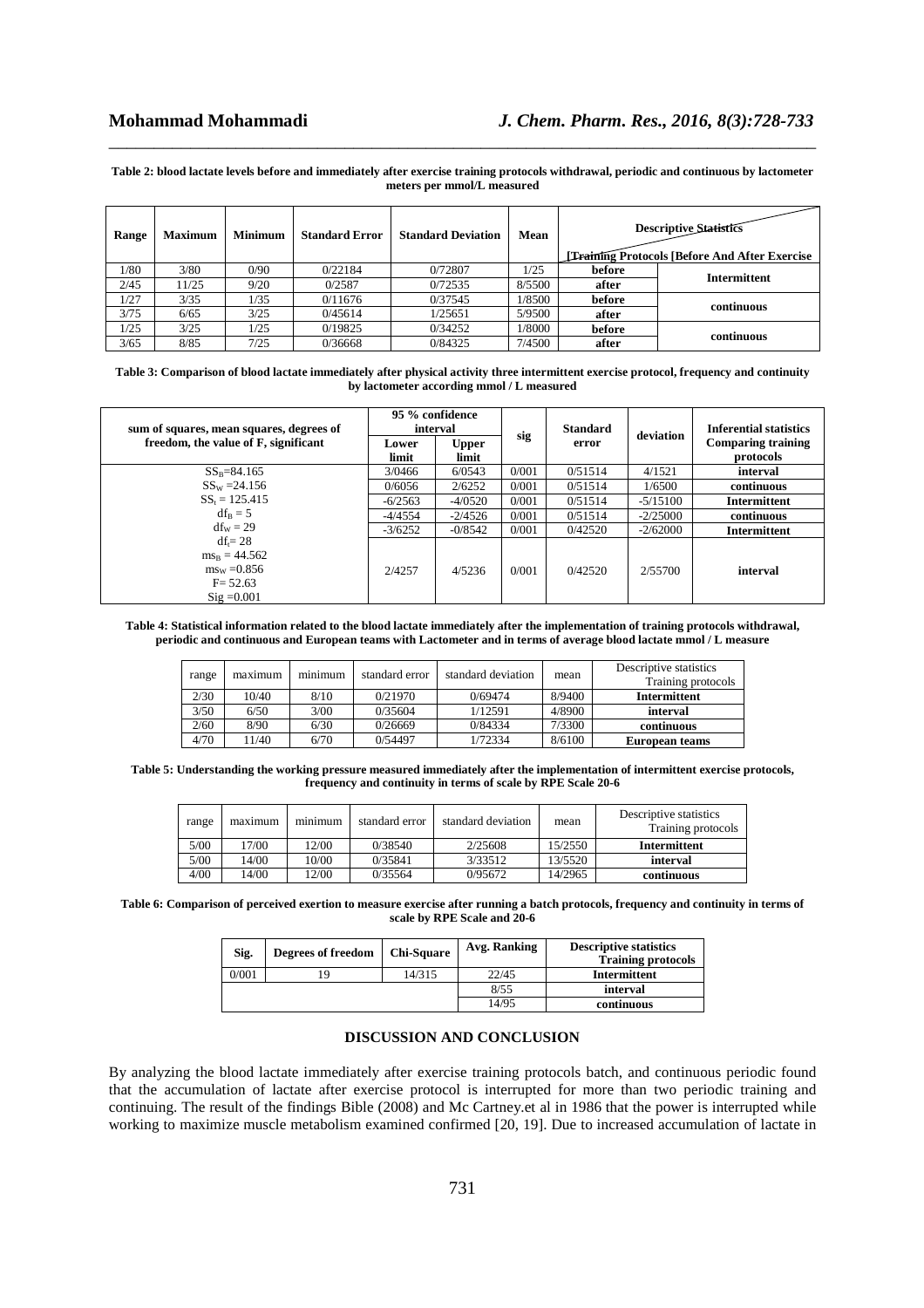the blood, leading athletes of aerobic energy system to the anaerobic system and greater use of anaerobic glycolysis as a result of increased CP and more pyruvate is converted into lactic acid and lactate blood lactate slightly higher than the secondary threshold (4 mmol) accumulates [17]. These findings and the results obtained show that the athlete during exercise physiological withdrawal tolerate high pressure and by doing Training with such intensity and pattern can lead to adaptations needed to withstand lactic acid and lactate curve to achieve the right and thus prevent their premature fatigue. Wishing lactate curve to the right, clearing lactate increased its production decreases. It also improves mitochondrial respiration to harvest and consume more oxygen. The number of mitochondria and oxidative enzymes to reduce lactate production and increased clearance increases [1]. In light of the foregoing, the acquisition of such amenities is very important for athletes. The achievement of these adaptations in regular physical training at a high intensity workout that requires time and cost is higher [7]. That's why athletes like football can plan and execute exercises withdrawal spend your time and lower costs in preparation for the tournament. The main cause intermittent exercise greater efficiency in terms of physiological and exercise science, the pressure close to or even equal to his entering competitions to athletes and training area efficiency [PZ] or training up zone (MZ). The best area for exercise training has been shown to cut sports athletes such as football players and bring these sports to fitness and business physiological adaptations to training, exercise performance and maximum is in the region [22]. The findings of Krustrup. et al in 2003 to examine the physiological responses, as well as their reliability and validity of the exercise protocol yo-yo performance and value exercises a form of physical activity is interrupted intermittently and in particular to confirm that the football players [14]. Matthew Watson et al. (2004) also intense exercise special influence of football on the readiness of football players tested and the results showed that athletes who are active in sports and extreme withdrawal can be severe and interrupted his training in your weekly schedule to include [23]. This finding also confirms the effectiveness of training interrupted for footballers. It considered unprofessional [4]. According to these findings, we can conclude that intermittent training method is efficient and effective way to footballer.

\_\_\_\_\_\_\_\_\_\_\_\_\_\_\_\_\_\_\_\_\_\_\_\_\_\_\_\_\_\_\_\_\_\_\_\_\_\_\_\_\_\_\_\_\_\_\_\_\_\_\_\_\_\_\_\_\_\_\_\_\_\_\_\_\_\_\_\_\_\_\_\_\_\_\_\_\_\_

By analyzing the blood lactate immediately after exercise training protocols withdrawal, periodic and continuous became clear that the accumulation of blood lactate after interval training is much lower than both continuous and discontinuous. The lactate threshold is the second of lactate (4 mmol) exceed the performance of subjects into training zone (PZ) that the area is good training for footballers. The results of the research findings Lopez J.G. Marroye JAR in 2004 on the impact of periodic training on the implementation of specific lactic acid football and footballers determine anaerobic threshold (test Prapst) did the Bible (2008) acknowledge [17, 20]. The results showed that the test Prapst in football as a valid field test used to determine anaerobic threshold. Helgerud J. et al in a 2001 study on the effect of aerobic exercise on improving the performance of footballers did their research findings showed that such training can be done in the VO2max, lactate threshold, economy running, distance running, fast running number, Possession and the percentage increased significantly to create pressure during the race [11]. Creating higher pressure than the second threshold lactate (OBLA) by performing repetitive sprints to exhaustion by 80 to 85 percent of maximum heart rate, activity that puts athletes training in stage performance [11] PZ training or is MZ. The athletes push aerobic energy system of the anaerobic, anaerobic glycolysis increases and also led the lactate curve to the right, but not to the extent experienced a continuous and intermittent exercises. According to these findings, we can conclude that interval training method is efficient and effective way to footballer but its performance relative to both batch and continuous training less.

The blood lactate immediately after continuous exercise protocol was recorded and the results of the accumulation of lactic acid after the practice of periodic Protocol and to cut off protocol was less than 2 table. Given that the average concentration of lactate in the practice lactate higher than the second threshold (OBLA) It can be concluded that the implementation of the Protocol were also the subjects of aerobic energy system anaerobic system towards the increased use of CP and increase anaerobic glycolysis led and witnessed the arrival of students training to work-Fi zones (PZ) and maximum (MZ) will be [22]. One of the reasons that the exercise protocol in this study continue pushing for withdrawal has created more or less similar to practice. This is the kind of action implementation and execution time they had many similarities with the players in a football match. According to these findings, we can conclude that footballers can run this type of training adaptations leading to lactate curve to the right as well as pressure to earn more and less fatigue but it took longer and cost more than discontinuous exercises. Finally, due to this training method very similar to a football match, to determine how well the more the practice and the other two methods [withdrawal and periodic] Average blood lactate accumulation after each training protocol with an average blood lactate accumulation in ten European soccer team have been compared. Table 4 Average accumulation of lactate in the European Research Stolen T. et al had been set in 2005 and we also used similar findings [22]. The results show that intermittent training method is the most similarities in terms of the amount of pressure on the